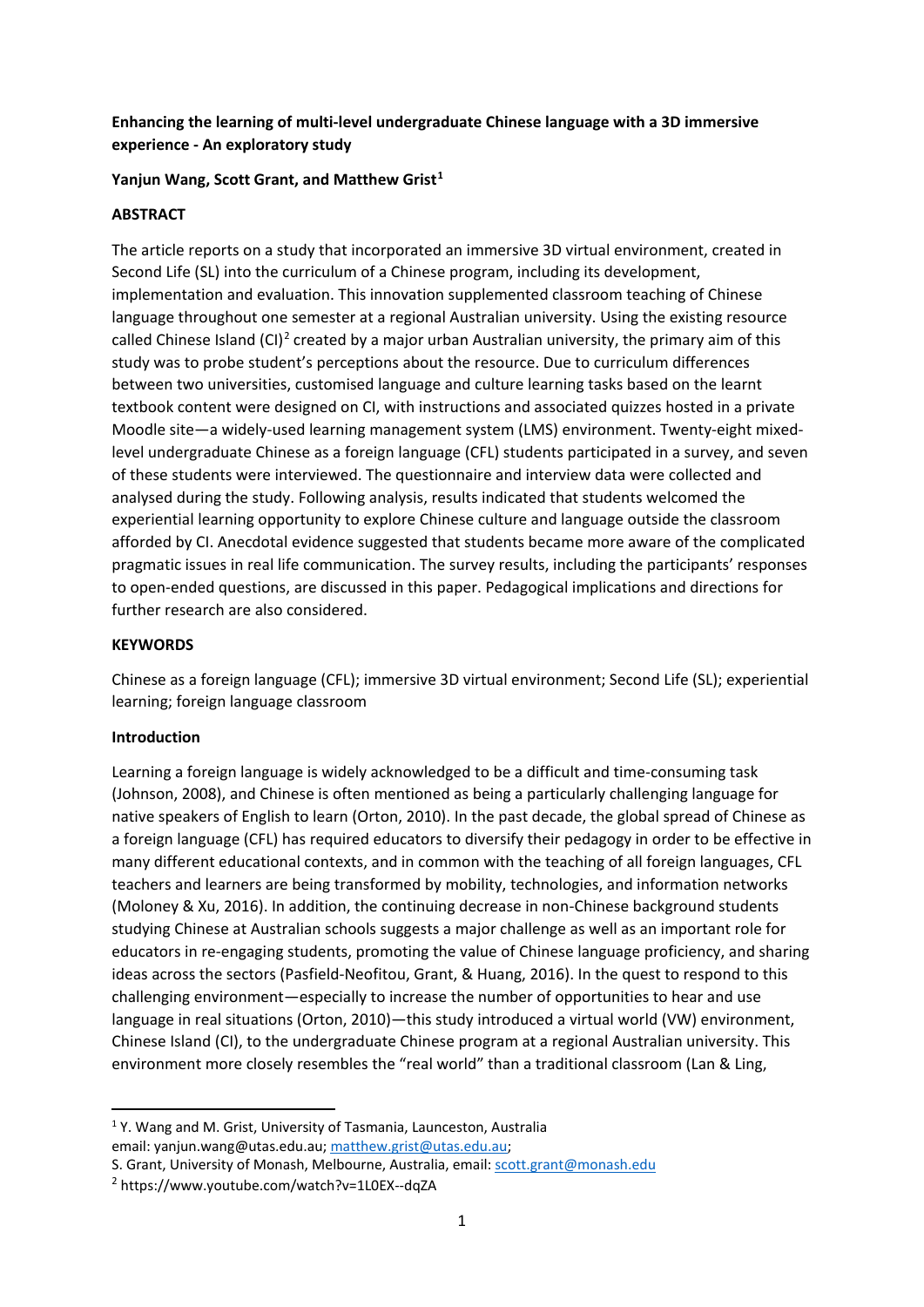2016), as students can model communicative behaviours in real life by interacting with each other as well as with Non-Player Characters (NPCs) on CI. The purpose was to effectively engage CFL students and enhance their learning experience through the provision of this additional learning opportunity, specifically through facilitating authentic language use in a way that draws on students' cognitive engagement for the purpose of making meaning with language (Thomas & Reinders, 2012), rather than through traditional memorisation and rote learning strategies. The ultimate goal of the study was to identify appropriate ways to use SL to enhance student learning (Chen, 2010).

#### **Context of the Study**

This section will depict the context of the study by outlining some background information, particularly with a focus on the challenges that foreign language programs face at this regional university, mainly in relation to geographic isolation, curriculum constraints, and multi-campus delivery modes (including online).

Firstly, foreign language learners in a classroom environment, especially in locations where that language is not frequently used, often lack the opportunity for immersion in the target language. It is particularly challenging for foreign language teaching and learning at this regional university as, geographically speaking, the region is not in close association with any proximate foreign language community. Research shows that students' reluctance to continue language study is due to many factors, prominent among which is the lack of access to opportunities to develop communicative competence (Hymes, 1992). Secondly, CFL education generally has struggled with low contact hours and budgetary constraints affecting the quality of learning and teaching and proficiency outcomes (Group of Eight, 2007). Further, the interactions students practice in the language classroom are quite limited and artificial, and this in turn limits the students' long-term learning (Scarino & Liddicoat, 2009). Thirdly, in this century, apart from helping to increase learners' access to foreign language education, technology advancement encourages self-learning and lifelong learning "since the mastery of the subject may not be achieved without immersing oneself in authentic language environment outside of the classroom" (Navarre, 2019, p. 9). In addition, there is ample evidence that communication in a foreign language in an e-learning environment is less stressful or threatening to learners than face-to-face (F2F) settings (Casanave, 2004; Chun, 1998; Grant, Huang, & Pasfield-Neofitou, 2013; Rubesch & McNeil, 2010). In terms of this study, technology enabled foreign language teaching and learning at this university to gradually shift from a traditional F2F teaching mode to a contemporary, blended mode by integrating a wide range of sophisticated online learning resources. One example was the successful online implementation of four introductory level language units (Chinese, Indonesian, Japanese, and German) allowing for fully online study across all campuses. Meanwhile this initiative created challenges in language teaching due to online students' limited opportunity to engage with the course content and other fellow students. In addition, there has been an increasing demand on the use of target languages in a reallife and meaningful context.

University study should prepare students to apply their acquired knowledge to real-world problems. Consequently, with respect to the challenges already discussed, this study aimed to address the difficulties students have in accessing immersive environments in the target language. Given the priority for developing learners' communicative capability in Chinese (Orton & Scrimgeour, 2019), and with a view to enhancing the learning experience for multi-campus and distance cohorts, it was considered crucial to provide a platform for immersion and opportunities for interaction in contextualised tasks. From another perspective, the CI platform also focused its attention on the "Zone of Proximal Development" (ZPD), in which progress can be made in language acquisition through "socially mediated interaction" (Brown, 2000). Additionally, this study was based on an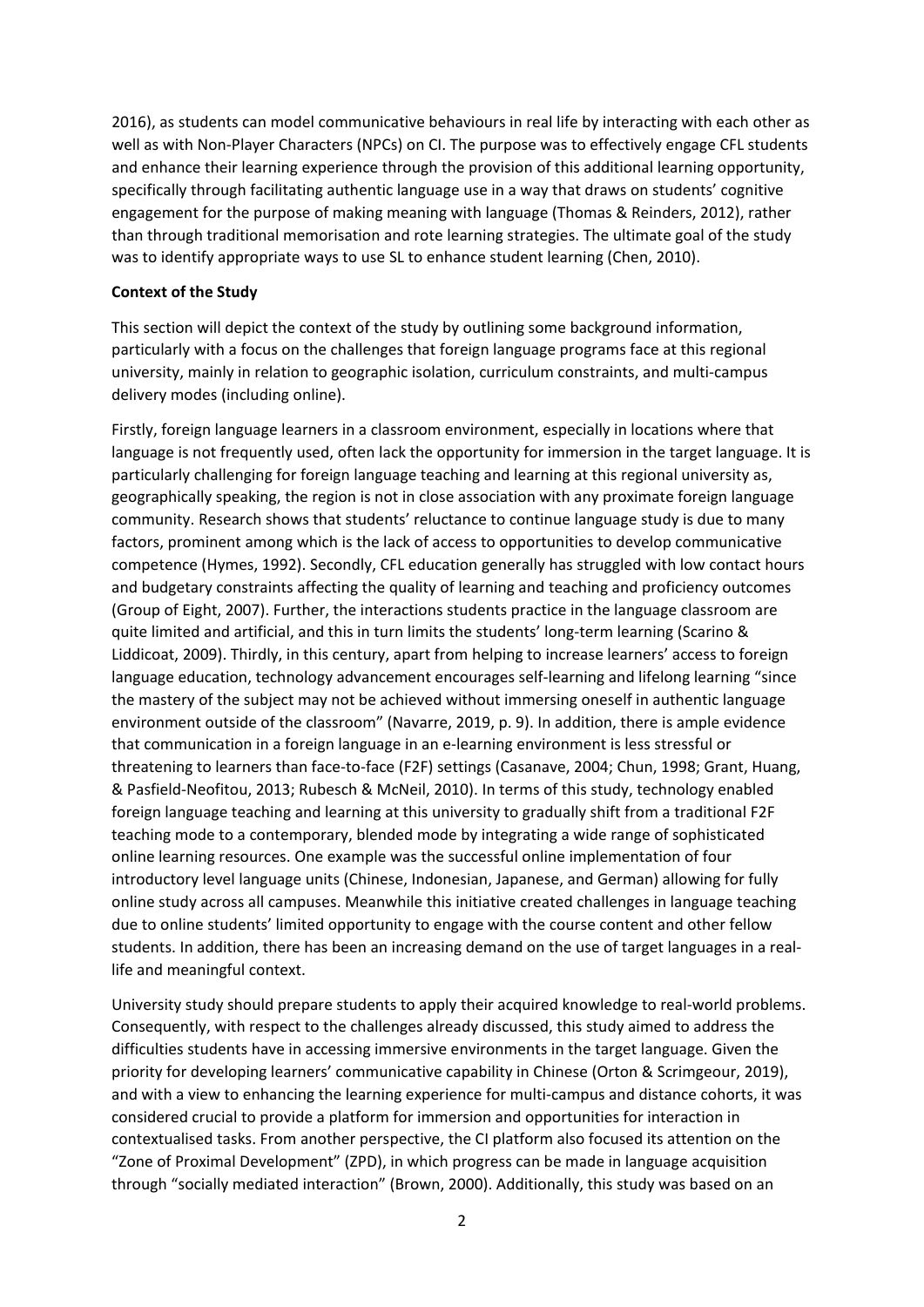ongoing research collaboration between two universities, both extending the use of this resource and fostering a community of practice in order to ensure its sustainable and ongoing development (Pasfield-Neofitou et al., 2016).

### **Literature review**

### *Features of experiential learning*

Experiential learning is a well-established approach to learning at tertiary level (Schott & Marshall, 2018) that emphasises the process of knowledge creation through the transformation of experience, where the process results in new knowledge (Burch et al., 2019). Kolb (2014) highlights three aspects of experiential learning as being fundamental to this approach and different from other approaches: rather than defining learning in terms of its outcomes, there is an emphasis on the process of adaptation and learning; knowledge is continually created and re-created through experience as part of an ongoing transformation process, rather than being fixed and immutable and transmitted to and acquired by the learner; and thirdly, understanding learning requires an understanding of the nature of knowledge and vice versa. Further, Kolb sees the learning process being facilitated by "bringing out the learner's beliefs and theories, examining and testing them, and then integrating the new, more refined ideas into the person's belief systems." (2014, p. 39)

While Kolb emphasised the focus of experiential learning as not being on "outcomes", Burch et al. (2019) have argued that increasing students' learning has been a goal of many educators using this approach over the years. More often than not, measuring any increase relies on examining learning outcomes, yet there has been a lack of research definitively demonstrating the overall effectiveness of the approach in achieving concrete outcomes. With this in mind, Burch et al. examined 89 studies on experiential learning across a 43-year timespan. The results of their meta-analysis definitively and quantitatively affirmed the efficacy of experiential learning in terms of delivering superior learning outcomes and that this efficacy is robust across a range of learning outcomes relevant to higher education. Their analysis revealed particular benefits for social and cognitive development, but less so for personal insight. Sharifi and Shariati (2017) conducted a controlled experiment with elementary students in Iran looking at differences in outcomes between a traditional learning approach to learning English as a foreign language and an experiential learning approach. Analysis of data collected during the experiment showed that although both groups of students started from a similar level, the experiential learning group achieved grades significantly better than the control group.

## *Challenges associated with experiential learning*

While there are benefits of experiential learning, it is not free of its own challenges. For learners who are not familiar with the approach, experiential learning can seem confusing and unfocused. Kolb, in relating his own awakening to the potential of experiential learning during a T-group training session many years ago, commented that:

While some students and trainees "got it" and were as profoundly influenced by their experience as I was, for many it was more about "emotional intelligence" than they were ready for. The lack of structure and deviation from the traditional classroom learning process they were accustomed to was too confusing for them to get much from the unstructured groups. (Kolb, 2014, p. xvii)

Knutson (2003) argued, however, that one of the "thorniest" problems faced by educators implementing experiential learning in their classroom is assessment. In the area of foreign language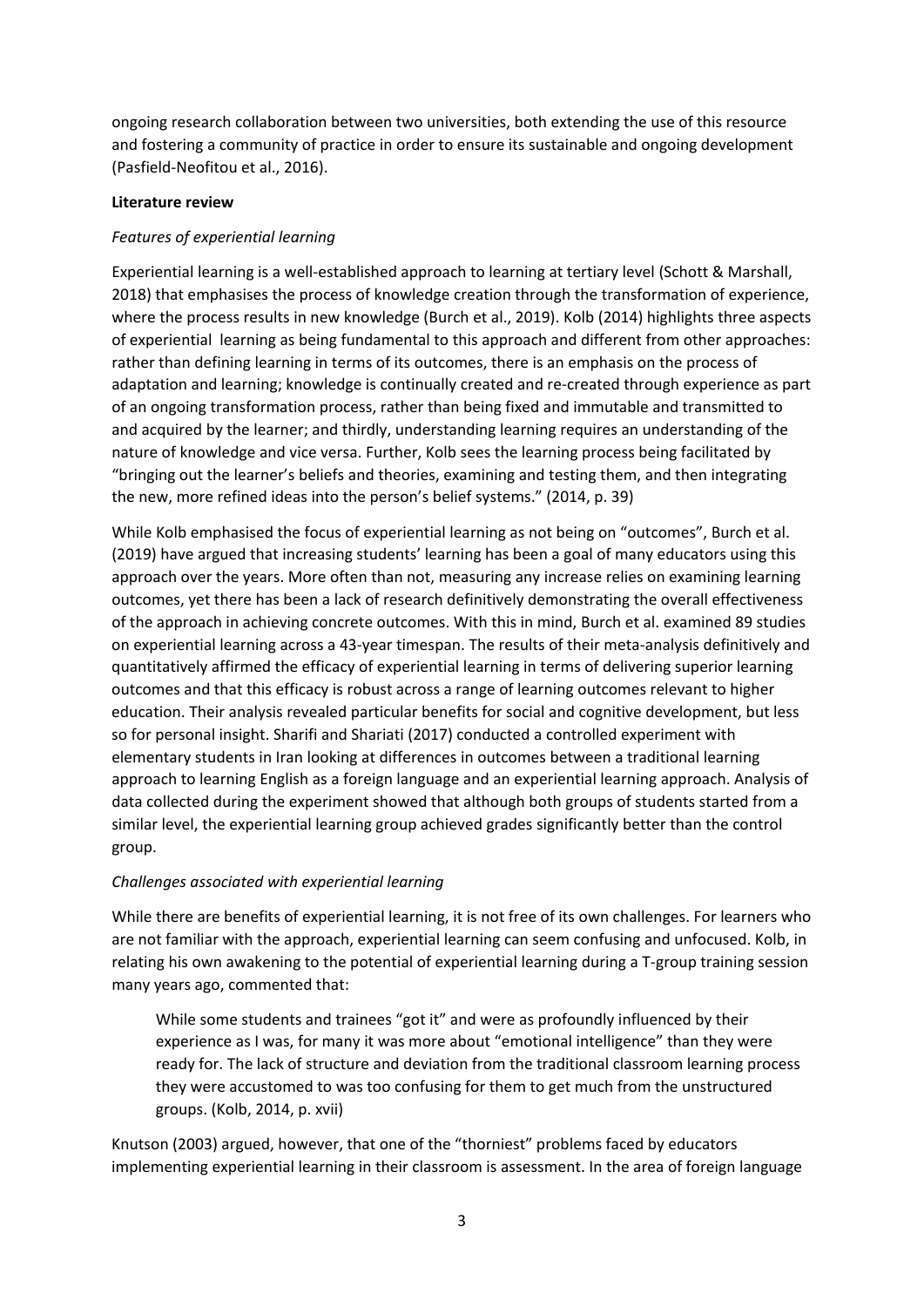learning, learners facing the prospect of an exam need an accurate assessment of their progress, and Knutson maintained that the self-evaluation that often forms part of experiential learning is not always helpful. She did, however, see an important role for rubric-style evaluation of employability skills, such as teamwork and leadership, and language skills, such as oral proficiency. Austin and Rust (2015) in their review of the development of an experiential learning program at a state university in the US, found that while developing learning outcomes was relatively easy, determining exactly how to measure such outcomes and design appropriate rubrics was challenging.

### *The need to move beyond the classroom and technology*

Some researchers have emphasised the need for raising learner awareness about the importance of learning outside the classroom, and encouraging learners to move beyond the "confines of the pedagogic environment" of the classroom, self-access centre, and the school, to integrate new knowledge into their lives (Reinders, 2010, p. 48). In researching pedagogical approaches to the teaching of clinical practice in the traditional tertiary classroom, Brannan, White, and Bezanson (2008) observed that the traditional classroom lecture mostly cannot provide a means for implementing the experiential learning required for clinical practice. Providing learners with opportunities for experiential learning within the framework of a traditional tertiary level curriculum has also been an ongoing challenge.

However, the rapid development of digital technology has provided new opportunities for implementing experiential learning. Schott and Marshall saw digital technology as providing "ever more sophisticated prospects to foster experiential learning" (2018, p. 843). As part of their overall findings into the efficacy of experiential learning for increasing student learning, Burch et al. specifically found that experiential learning activities that included a simulation outperformed exercises that did not include simulation (2019, p. 254). Moreover, in the specific area of secondlanguage instruction, Blake (2017) pointed out that the use of technology is becoming commonplace, whether in support of traditional, blended, or fully online formats.

## *Experiential learning in the foreign language classroom*

At its core, experiential learning can be viewed as a continuous cycle that involves engaging in an experience using existing skills and knowledge, reflecting on that experience, conceptualising insights gained from that reflection, and then applying the newly learned concepts as part of an ongoing process of new knowledge and skill building. Kohonen (1992) argued that experiential learning in the foreign language classroom can be justified on the basis of four considerations: facilitating personal growth; helping learners to adapt to social change; taking account of differences in learning abilities; and responding to the needs of learners and practical pedagogical considerations (p. 48). Kohonen further argued that there are three areas of knowledge and awareness in experiential learning that supplement each other: personal growth; the learning process; and the learning task (p. 51). The experiential learning cycle, the three areas of knowledge and awareness, and the resulting areas of increased learner awareness are clearly illustrated in Figure 1.

Kohonen argued that intrinsic motivation is a key ingredient in successful learning, and that a sense of competence is key to motivation. Enhancing the three areas of knowledge and awareness for learners is an important factor in establishing a sense of competence and, therefore, increasing intrinsic motivation. Other characteristics that are crucial to a sense of competence in language learning include: a tolerance to unpredictability, novelty, and insolubility that comes with learning a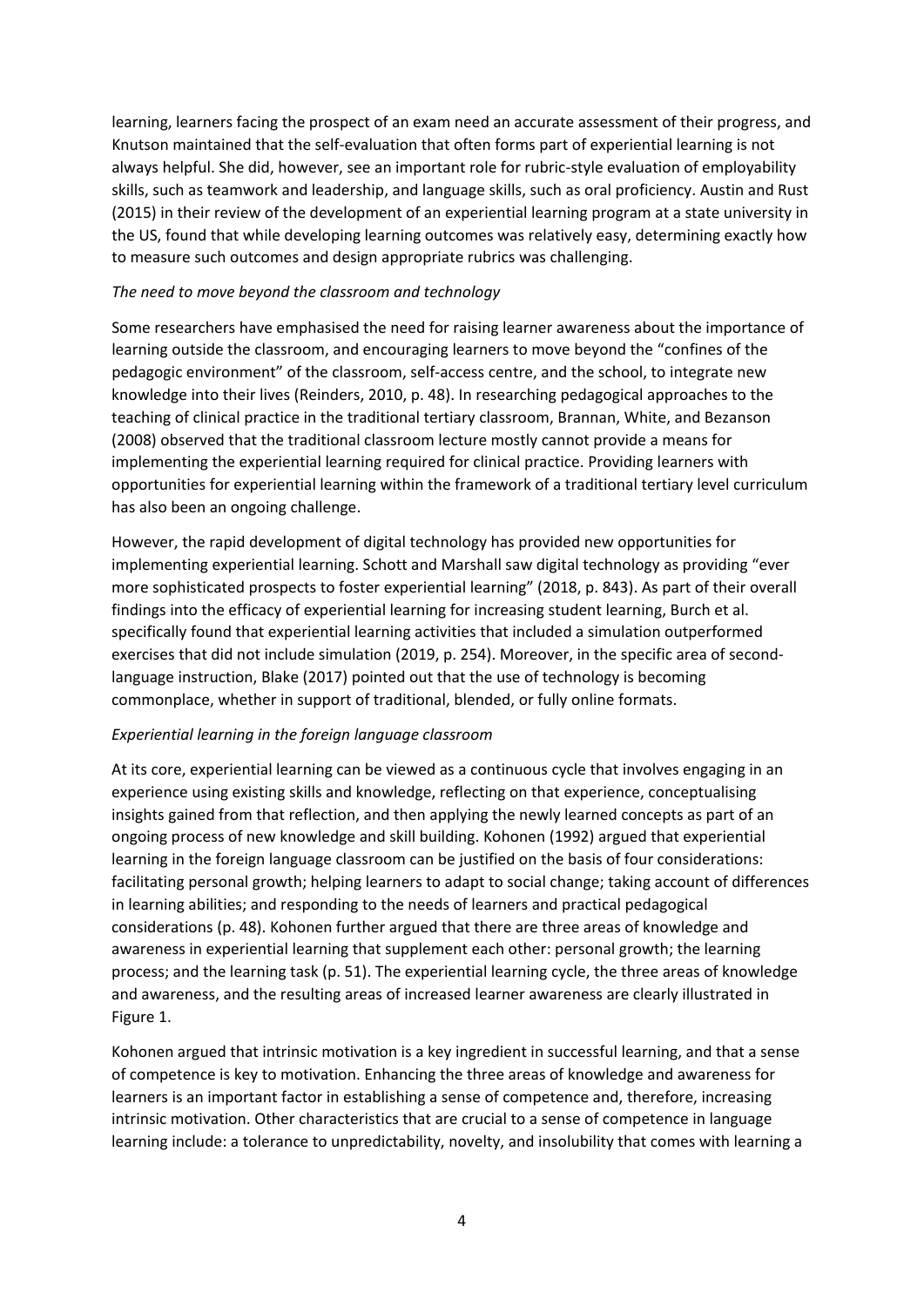new linguistic system, and thus dealing with the unknown; ambiguity, and making mistakes with equanimity (p. 52); and autonomy and self-direction of the learning process (Reinders, 2010, p. 40).



#### Figure 1. Experiential learning cycle (Kohonen, 1992)

Enhancing a learner's knowledge and awareness of all these aspects of learning can be empowering. Lopez et. al (Moreno-López, Ramos-Sellman, Miranda-Aldaco, & Gomis Quinto, 2017) found that college students studying Spanish as a foreign language reported that their motivation to learn (and to continue on to higher levels of learning), confidence with using the language, and curiosity about cultural differences and similarities was enhanced by the addition of experiential components to their classroom learning.

#### *Experiential learning in virtual world environments*

For nearly two decades, the potential of 3D multiuser virtual worlds (3D MUVWs)—like Second Life (SL)—as educational environments suited to a range of pedagogical approaches has attracted the interest of researchers and educators from a wide range of disciplines. Jarmon Traphagan, Mayrath, and Trivedi (2009) pointed out that many educational practices lack opportunities for students to experiment with what they learn, and their creativity in the world outside the classroom. They put this down to the many constraints that the real world imposes on the creation of experiential learning environments. Based on the extant literature at the time, they argued that, in contrast, open 3D MUVWs, like SL, "provide an environment supportive of learning activities such as experimentation, exploration, task selection, creation, and dynamic feedback" (p. 170). In this light, they conducted a study designed to examine the instructional effectiveness of SL as an experiential learning environment in a graduate interdisciplinary communication course. Six characteristics that foster experiential learning emerged from learner feedback from the study: the ability to engage in social interactions and collaboration; the ability to test hypotheses by applying them to an actual project, and implementing actions without the risks and cost of the real world; the potential relevance of their virtual actions to the real world; the possibility of practising various types of abilities and demonstrating them virtually; being stimulated by imagination, exploration, and creativity; and a strong sense of presence and visceral experience in the virtual environment. Reinders (2010) argued that the study of a foreign language requires the ability to experiment with the language and to take risks. Jarmon et al.'s study demonstrated the effectiveness of the SL environment for a project-based experiential learning approach, particularly as students were able to learn by doing and by applying learned concepts to the real world (p. 178).

A study by Machado, Klein, Freitas, Schlemmer, and Pedron (2016) involving 92 Master students from Brazil and Portugal who engaged in a series of activities for collaborative work has shown that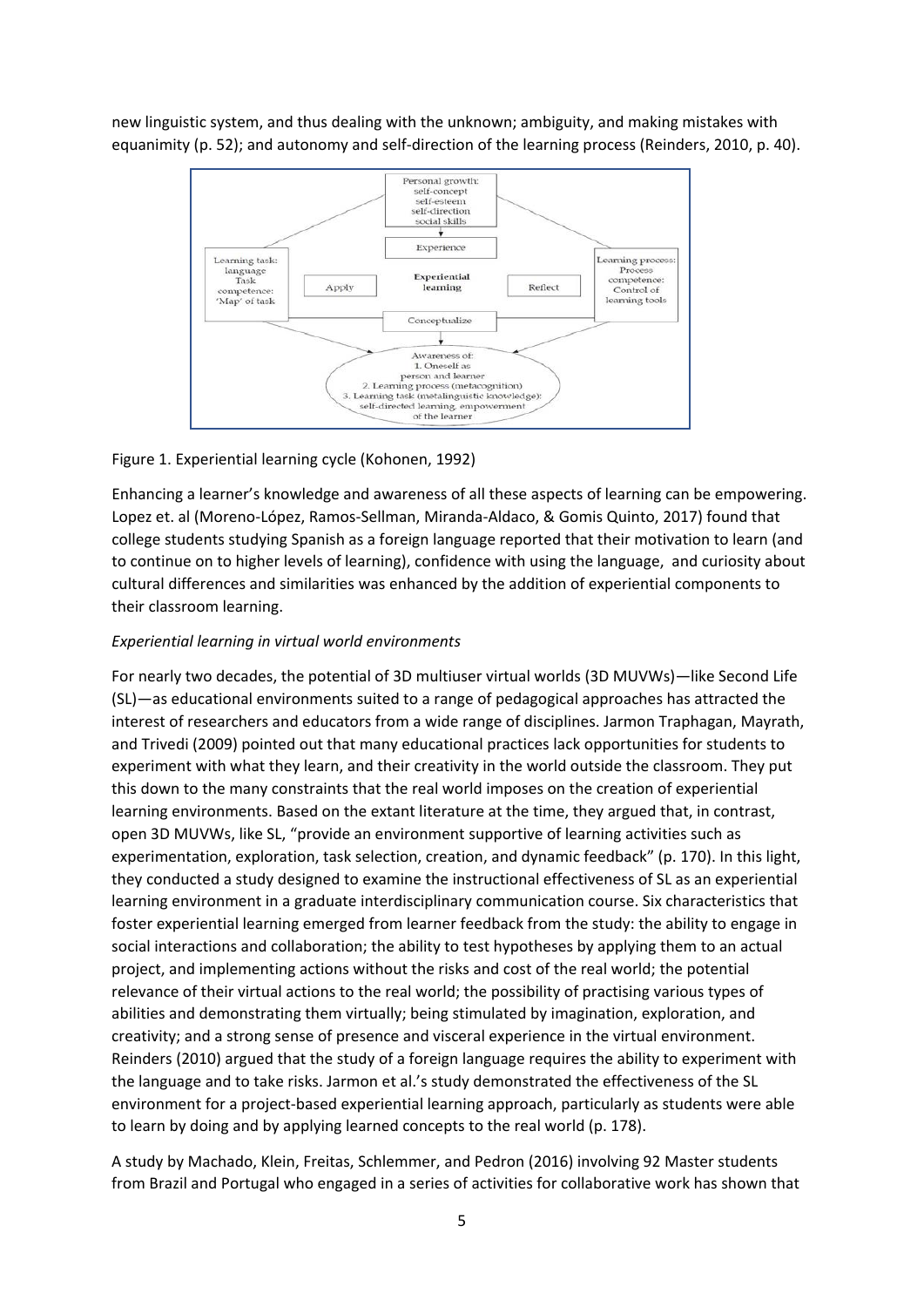3D MUVWs like SL can also be used for the development of intercultural communication because they allow rich experiential and relational / conversational learning opportunities, especially due to the affordances of immersion / sense of presence, social interaction, content production and knowledge sharing.

### **Method**

### *Research questions*

The following questions are phrased around the specific program being investigated, but also have relevance for other similar programs that make use of 3D MUVWs. They were:

- 1. Is the integration of CI into the Chinese program feasible and justifiable?
- 2. Do students welcome the use of CI as an additional learning resource?
- 3. In what ways does CI enrich students' learning experiences?

### *Participants*

Participants (*N* = 28) were drawn from the body of currently enrolled students in the CFL program at this regional Australian university, including students from all stages of the program. Sixty-four percent (*n* = 18) were female, with the remaining 36% being male. The majority of students (79%, *n* = 22) were under 30 years of age, but 14% (*n* = 4) were aged 46 years or over. Ninety-three percent (*n* = 26) studied on-campus, while 7% (*n* = 2) students studied in off-campus delivery mode. Most students (86%, *n* = 24) were enrolled on a full-time basis. Thirty-nine percent (*n* = 11) of respondents indicated a high level of engagement in multiplayer online computer games, with a further 18% (*n* = 5) reporting familiarity with offline computer gaming, while the remaining 43% (*n* = 12) students indicated a minimal familiarity with computer gaming. Most students had access to high-speed broadband internet at home, apart from one respondent who indicated their home internet connection was "very slow" (satellite or dial-up speed).

All students—who at the time were enrolled in any Chinese language unit designed for foreign language learners at the university—were provided with access to a non-compulsory, extracurricular, online activity space based on the principles of Task-Based Language Learning (TBLL). This activity space comprised two components—a custom-built area (CI) within the publicly-available immersive 3D online simulation "SL," and a custom-built website "Virtual Chinese" via Moodle, containing materials such as technical instructions, language quizzes, and direct access links to locations within CI. Participants in the research were recruited from among those students who had exhibited some degree of interest in this voluntary online learning activity.

All participants were volunteers, and the size of the pool of potential participants was not large enough to provide the researchers with the opportunity to select participants from among those volunteers, so the issue of sample bias was considered. Although this recruitment method tends to attract only respondents who have a "strong interest in the topic" (Tranter, 2013), the impact of sample bias was considered to be low, since all survey invitees already answered to that description in virtue of the fact that in order to be eligible, they had to have shown sufficient interest in the optional extension task offered to all students in the Chinese program.

## *Research design*

Previous research undertaken in CFL through SL software had found that students' "technical competency" with navigating 3D virtual spaces needed to be built up intentionally as a part of curriculum delivery, in order for students' confidence levels to be bolstered against the complexity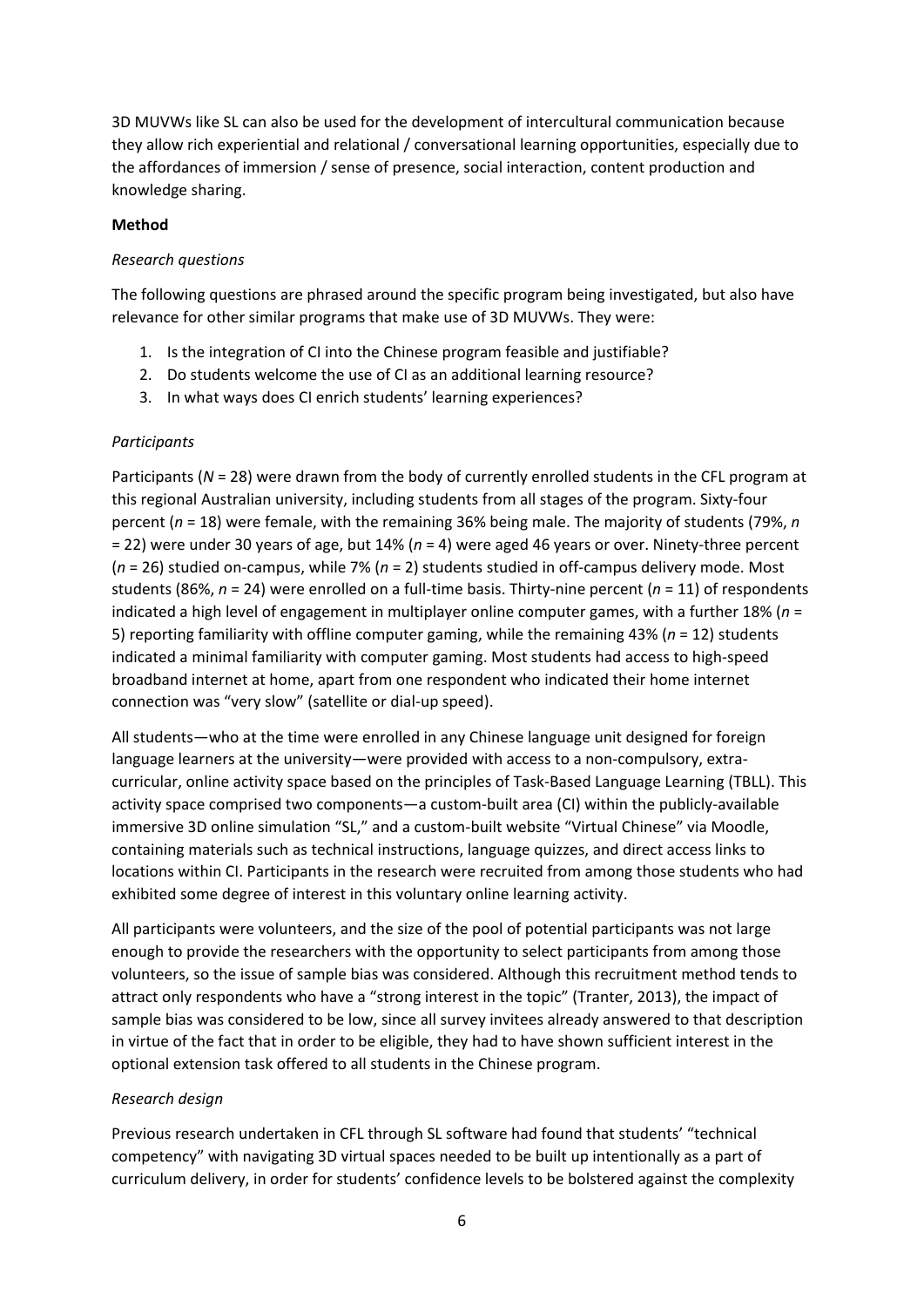of the (to some) unfamiliar environment (Chen, 2010). Otherwise, performance improvements could not be expected (Henderson, Huang, Grant, & Henderson, 2012, p. 412). The present study, by contrast, deployed SL alongside a dashboard-style website as an optional extension activity. Moreover, the study was not measuring changes in student variables, but examining student experience. As such, it was not pedagogically appropriate to provide extensive technical instruction through the classroom setting, and, instead, this was offered in a more self-service delivery mode via *Virtual Chinese*. This approach, in turn, enabled the focus of the investigation to widen beyond solely those elements of CI that might have been used in a given learning or assessment activity, and to gain insight into how students viewed the affordances of the technology—to discover, in other words, what aspects stood out for them as being most beneficial.

Furthermore, as has been discussed, this study was conducted in a regional location with a relatively dispersed population, so the researchers were particularly interested in how the technologies might be received by students in remote localities, including those students who might be studying by distance delivery modes. With this in mind, "how-to" information was provided by email and on discussion boards. Support sessions were also arranged in video conferencing. In class, however, the approach taken was just to demonstrate some of the capabilities of the software, so as to pique students' interest in exploring CI for themselves.

After eight weeks of availability, students who had tried CI were invited to participate in a survey that sought both quantitative and qualitative data about them and their experiences with the online space. Survey respondents were invited to take part in individual or focus group interviews, during which further qualitative data were collected. Quantitative data were subjected to basic statistical analysis, and qualitative data were analysed using thematic analysis.

#### *Instrument*

The survey instrument was a questionnaire that consisted, primarily, of multiple-choice questions that sought quantitative and demographic data, and one question that permitted the selection of more than one option. The first eight questions sought information about the students, such as demographics, their level of familiarity with computer technologies, their study status, and motivations. Questions 9 to 15 asked about their experience in CI and represented the core of the quantitative data collected—making use of a five-point Likert-style scale (plus an option for "not applicable") by which the respondents' level of agreement with a statement was expressed. There was also an open-ended question asking students if there was anything specific, they wanted to tell the researchers about their experience.

This last question was the primary source of the qualitative data collected by the survey. However, while questions 9 to 15 were couched in quantifiable terms, the information collected was also used in qualitative data analysis, as explained below. The boundary between qualitative and quantitative analysis is in any case porous in this investigation, since much of its subject matter pertains to subjective aspects of user experience in CI.

The full set of questions asked in the survey is available by email request to the corresponding author. The survey was made available in both electronic and printed form, and the responses from the seven paper copies received were transcribed and amalgamated with the submissions received electronically.

#### **Results**

### *Approval and frustrations*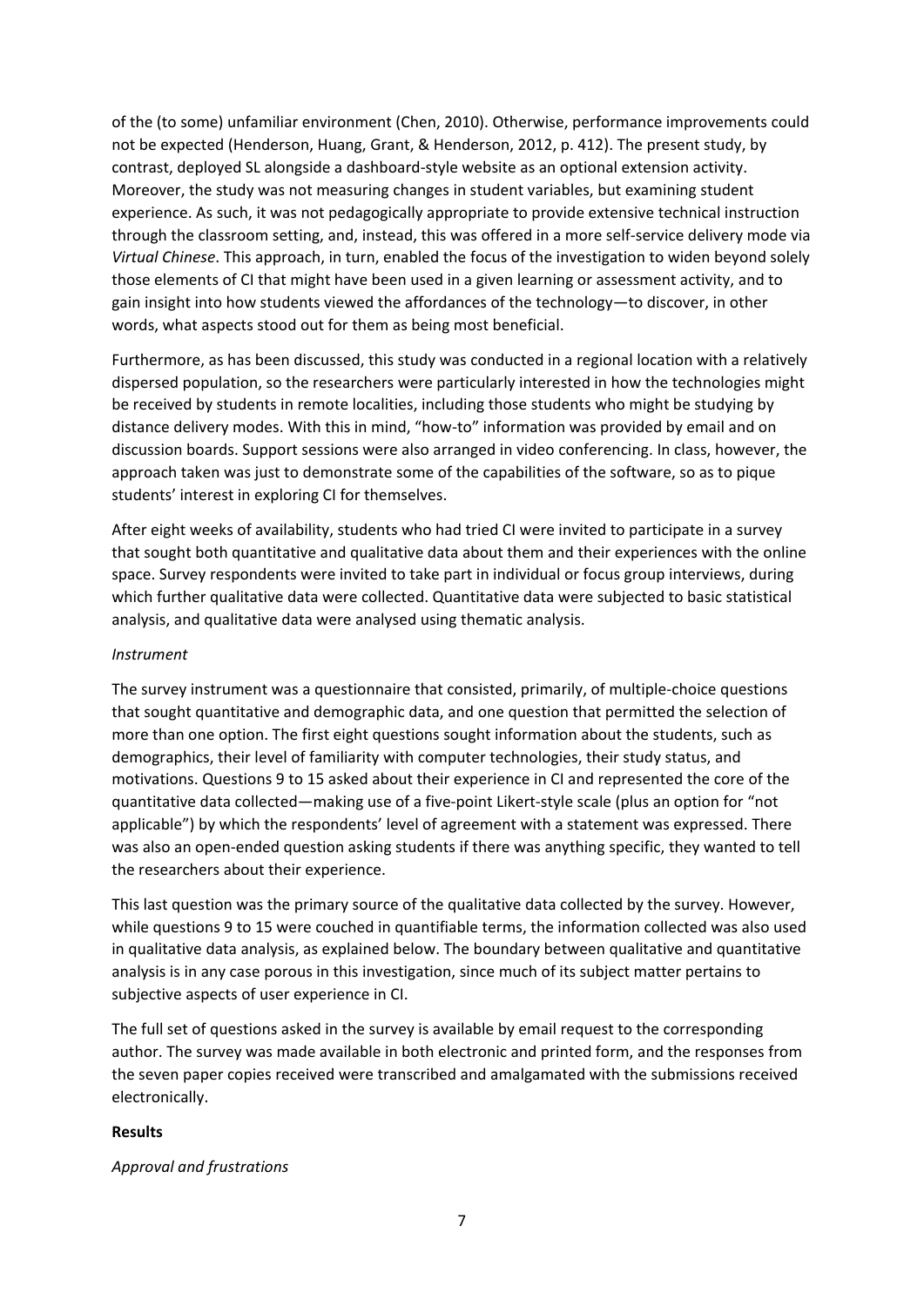The survey contained five questions designed to measure to what degree the respondents approved of CI, with three questions phrased so that agreement would indicate approval (e.g., "I could see how the activities and tasks were helping me learn Chinese") and two phrased so that disagreement would suggest approval (e.g., "There was too much new material in the language tasks"). The responses for these five questions were aggregated to produce a single value indicating how positive each participant's overall response to CI was.

Two further questions probed the extent of any difficulties users may have experienced (e.g., "I had trouble getting my computer ready to use CI"). Any participant who expressed strong agreement with either of these questions, or moderate agreement with both, was classified as having experienced frustration. Comments made in the open-ended question were also examined for indications of technical frustrations. This process produced a binary value for whether a participant expressed frustration with CI. Six respondents met these criteria, and among these six, were the only three respondents whose approval rating was negative. It is also encouraging to note that the other three students who experienced difficulties in getting set up were still favourable in their impressions after, in the end, having been able to overcome these issues.

These two measures provide digestible, "at-a-glance" views on the data reported in Table 1 below and were deployed because the sample size did not permit meaningful comparisons at the level of individual items.

| <b>Item</b>                                                                                     |            | <b>SA</b>    | A              | <b>NS</b>      | D              | <b>SD</b>      | <b>NA</b>      | <b>Total</b> | <b>Mean</b> |
|-------------------------------------------------------------------------------------------------|------------|--------------|----------------|----------------|----------------|----------------|----------------|--------------|-------------|
| Q1. I could see how the activities<br>and tasks were helping me to<br>learn Chinese.            | Count      | 8            | $\overline{7}$ | $\overline{3}$ | 1              | $\overline{2}$ | 3              | 24           | 4.13        |
|                                                                                                 | % of total | 33.33        | 29.17          | 12.5           | 4.17           | 8.33           | 12.5           | 100%         |             |
| Q2. After using Chinese Island,<br>the idea of further Chinese study<br>seems less daunting.    | Count      | $\mathbf{1}$ | 9              | 5              | $\overline{2}$ | $\overline{2}$ | 5              | 24           | 3.83        |
|                                                                                                 | % of total | 4.17         | 37.5           | 20.83          | 8.33           | 8.33           | 20.83          | 100%         |             |
| Q3. I would like to further<br>explore Chinese Island if it                                     | Count      | 10           | 8              | $\overline{2}$ | $\Omega$       | $\overline{2}$ | $\overline{2}$ | 24           | 4.25        |
| continues to be available.                                                                      | % of total | 41.67        | 33.33          | 8.33           | 0              | 8.33           | 8.33           | 100%         |             |
| Q4. There was too much new<br>material in the language tasks.                                   | Count      | $\Omega$     | 4              | 5              | $\overline{7}$ | 4              | 4              | 24           | 3.04        |
|                                                                                                 | % of total | $\Omega$     | 16.67          | 20.83          | 29.17          | 16.67          | 16.67          | 100%         |             |
| Q5. I felt awkward or<br>embarrassed about interacting<br>with the characters/other<br>players. | Count      | $\mathbf{1}$ | 3              | 4              | $\overline{3}$ | 8              | 5              | 24           | 3.04        |
|                                                                                                 | % of total | 4.17         | 12.5           | 16.67          | 12.5           | 33.33          | 20.83          | 100%         |             |
| Q6. I had trouble getting my<br>computer ready to use Chinese                                   | Count      | $\mathbf{1}$ | 6              | $\overline{4}$ | $\overline{7}$ | $\overline{3}$ | $\Omega$       | 21           | 2.76        |
| Island.                                                                                         | % of total | 4.76         | 28.57          | 19.05          | 33.33          | 14.29          | $\Omega$       | 100%         |             |
| Q7. It was sometimes hard to<br>make my avatar do what I<br>wanted.                             | Count      | 3            | 6              | 3              | 8              | $\mathbf{1}$   | 3              | 24           | 3.46        |
|                                                                                                 | % of total | 12.5         | 25             | 12.5           | 33.33          | 4.17           | 12.5           | 100%         |             |

Table 1. Survey results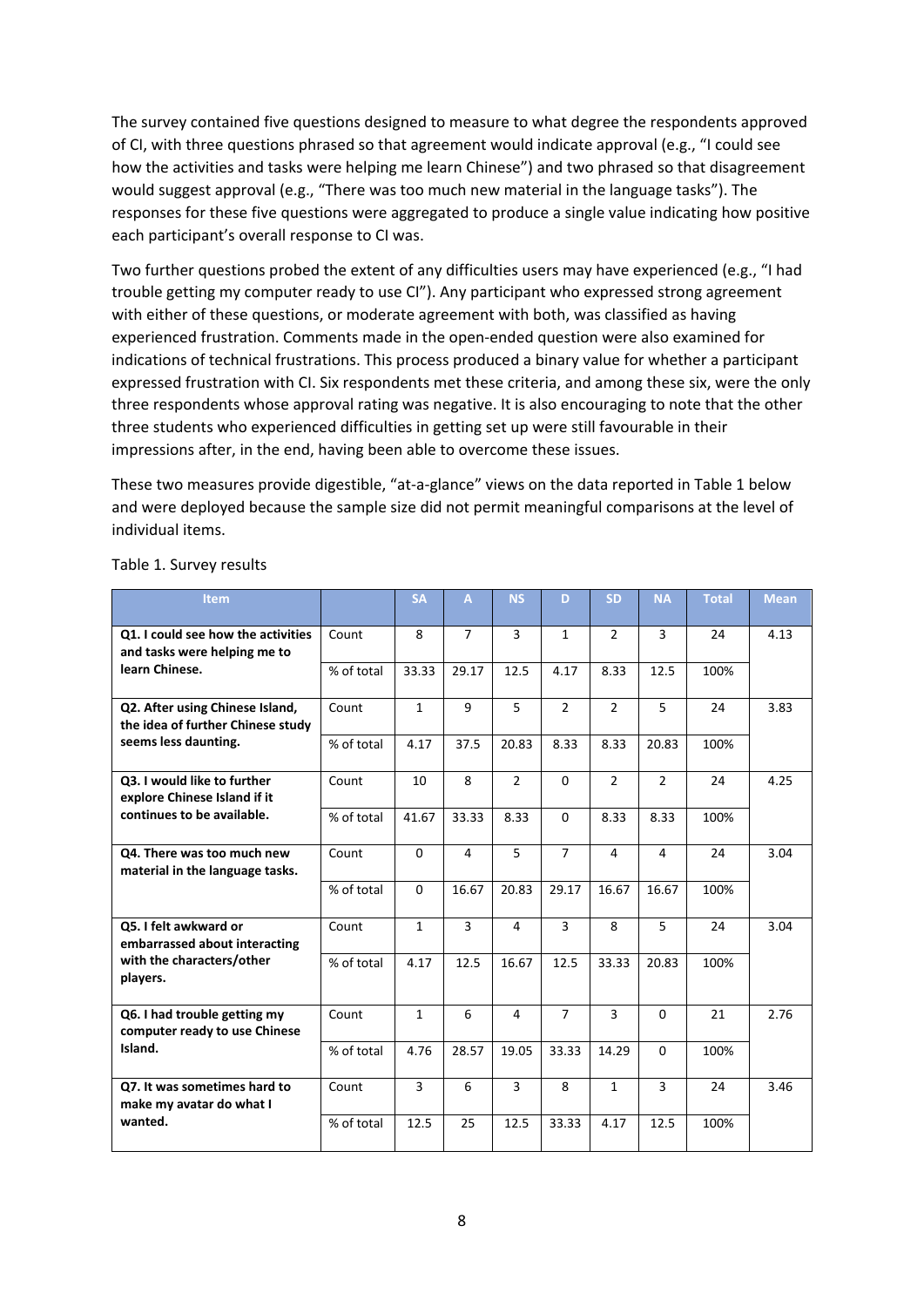Note: Each question has a 6-point Likert scale options (SA-strongly agree, A-agree, N-neutral, Ddisagree, SD-strongly disagree, NA-not applicable) and the responses are assigned the value as (6, 5, 4, 3, 2, 1) respectively.

The fact that all students who were able to successfully explore CI were positive about the experience is also very encouraging. Additionally, the finding that some students had difficulty learning to use the environment and its associated software is not unexpected, considering the known steepness of the learning curve, especially for users not already familiar with online interactive gaming (see "Research design" above). Survey results showed that 11 students (39%) had some experience with online gaming, while the majority lacked this experience. Tellingly, all six students who indicated moderate to high levels of frustration with technical elements also belonged to this majority group who had either only played offline games such as card games, or else did not play computer games at all.

The sample size and the focus of the questions asked do not permit the researchers to propose an explanation for why these three students found the frustrations of engaging with CI insurmountable, beyond speculating that the "self-service" model of technical instruction deployed in the study (while very cost-effective in terms of staff time) was perhaps insufficient for students whose relevant computer experience was low. The corollary to this is that, for most students, the self-service model was effective, and could be retained in similar deployments with the potential addition of targeted support for students who lack experience with interactive online environments.

### *Themes*

In addition to informing the interpretation of the quantitative questions, as discussed earlier, thematic analysis was also undertaken to identify the primary and recurring matters mentioned by users who elected to respond when asked if there was anything else they wanted to tell researchers about their experience in CI. The data collected was freeform text, and was largely unprompted, being elicited by the question "Is there anything else you want to tell us about your experience with Chinese Island?" Accordingly, not all points raised in the texts were directly relevant to the research questions.

Twelve participants supplied responses to this question, and from these responses 42 individual comments were identified. From these, 33 unique codes were generated, representing a total of 55 codes (some comments were allocated more than one code). Some themes were identified that fell outside the scope of the research questions, such as discussion of technical or pedagogical matters. Several remarks of approval or disapproval were made, but many were not specific, and could only be used for guidance in determining approval or frustration, as discussed above.

The remaining comments were subjected to an additional round of reflection and analysis, resulting in the identification of three themes: interactivity and interaction, psychological and experiential factors, and exploration. These themes reflected matters pertinent to the investigation that had been sufficiently salient for respondents to mention them without being directly prompted, and thus can be seen as strong indications of the areas of interest for this group of highly-motivated Chinese learners when engaging with CI. Finally, the raw text data were reviewed using these themes as a framework to verify that the tenor of the original comments was adequately encapsulated by the themes.

### *1. Interactivity and interaction*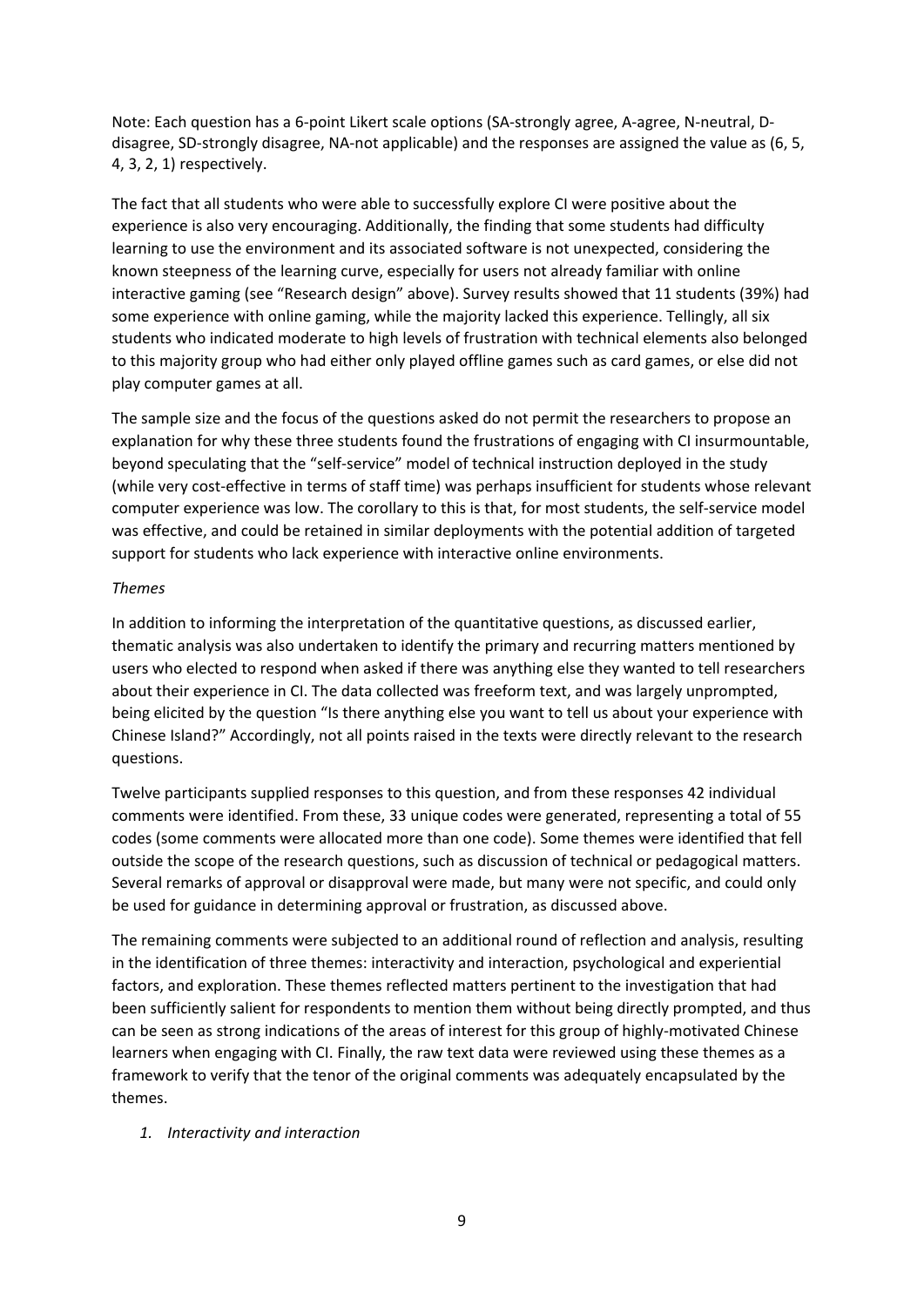Twelve instances of this theme were identified. Students wrote about their desire to interact with objects in CI, with NPCs, and with other online users, about their disappointment when they weren't able to engage in the kind of interaction they had imagined (e.g., expressing the wish "to interact with other people in the game"), and about how CI's interactivity was helpful in language-learning.

## *2. Psychological and experiential factors*

Seven instances of this theme were identified and were uniformly positive in tone. Students wrote about gaining confidence and overcoming timidity in communication and expressed strong appreciation for the realism of the virtual environment, mentioning, for example, "the feeling of being immersed in real-life, Chinese cultural situations."

# *3. Exploration*

Five instances of this theme were identified and were largely negative in tone. Some students expressed appreciation of the learning experiences that they gained through unguided free-roaming after completing the initial activity they had been directed towards, while others suggested that they would have preferred additional explicit direction—suggesting that students preferred engaging with assigned tasks, and under their own initiative did not discover much of the other linguistic and cultural material embedded in the environment. These students perhaps overlooked the direction to undertake the assigned activity and relied on encountering content within the "game" by trial and error, creating a wish for something "to guide the player through learning how to [interact]." This may indicate a difficulty with self-service delivery of instruction, because of the diverse range of points that need to be made salient for the user.

## **Discussion**

Participants had an intrinsic motivation to participate in CI because they were enthusiastic learners, but did not all have specific motivation to engage in "gaming" as a study activity. However, the findings above will have relevance to broader student groups in implementations where extrinsic structural motivations exist – for example, if participation counts in some way towards fulfilment of a course requirement. Accordingly, so long as sufficient incentives are available, it is reasonable to expect similar levels of acceptance in other student bodies of similar demographic structure – especially if targeted support is made available for students who have had little exposure to immersive online environments. Furthermore, in the case of the majority of learners who do not need such assistance, there are grounds to believe that the commitment of extensive time in class preparing students can be effectively avoided by the provision of electronic materials, primarily in text format, with screenshot images added as illustrations of what students can expect to see.

Turning to the qualitative data, the investigation found that students, once appropriately motivated to participate, will look for interaction (with objects, NPCs, and/or other online users), and will highly value the experiential aspects of immersion (such as the "feeling" of being there, or of transacting communicative tasks). Conversely, students are likely to be de-motivated by the feeling of too much freedom, and will benefit from extended scaffolding from instructors around the purpose of their interaction on any particular visit to the environment (such as being given a task or challenge to complete for each occasion when they log in).

## **Conclusion and future direction**

As shown in the discussion, the results obtained in this study proved this resource to be beneficial to CFL learners' Chinese learning particularly through interactivities and interactions with objects and NPCs on CI, which reflect 'real language' and 'real life' in the target language environment.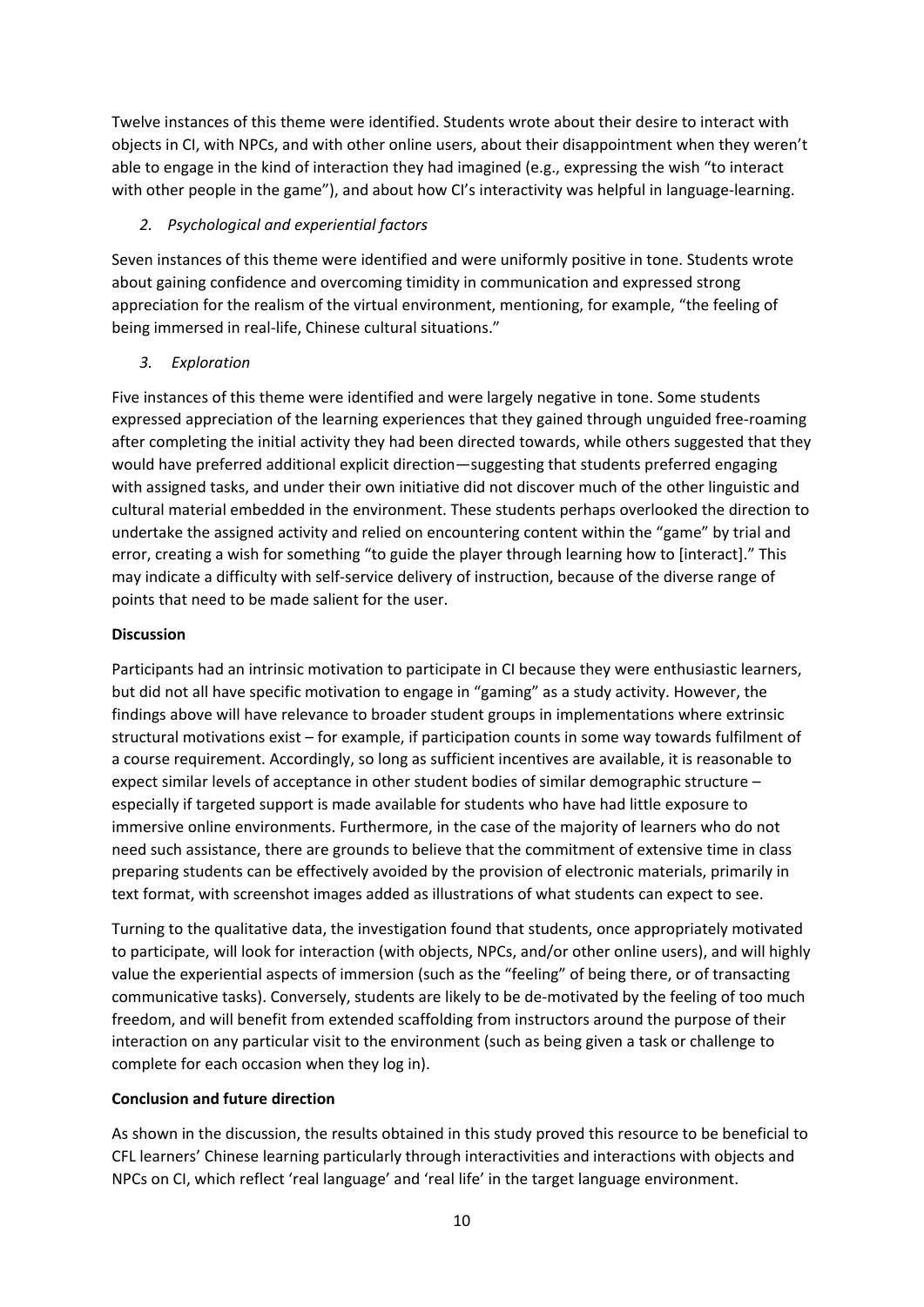Furthermore, this resource has also helped to promote high-quality Chinese language learning experiences at both beginner and intermediate level, and particularly provided a strong foundation for extension to off-campus students. In the context of this university, then, the deployment of CI into the Chinese program would indeed be feasible and justifiable, providing adequate incentivisation and support are in place. In terms of how the learners experienced the resource, the opportunity to vicariously "live" in a Chinese environment, as well as to gain enactive mastery experiences that build confidence in the learner's ability to engage in communication, were both prominently positive aspects of CI in the eyes of participants, adding experiential dimensions of learning that did not already exist in the program.

Regarding its pedagogical implications, the insights drawn from this study have allowed the Chinese program to adapt to a future of blended delivery mode through developing a model sustainable for language teaching at this university. The model should be flexible and effective in terms of supplementing classroom teaching of Chinese language, particularly at the beginning level. For example, integrating 3D MUVWs in CFL could be a potential approach to using technology to enrich learning experiences in a Chinese language classroom and beyond. Broad optimism exists in the wealth of literature about the potential of VWs for the delivery of learning activities based on TBLL (Ishak & Seedhouse, 2012). Additionally, the 3Is (immersion, imagination, and interaction) of SL have proven to be beneficial to learners' foreign language learning motivation (Henderson et al., 2012; Lan, 2015). Furthermore, being the first project ever to adapt this resource for Chinese language students and to research the efficacy of such an approach outside this major urban Australian university, it could be a significant step towards fostering an authentic language learning environment that embeds extant technologies to provide experiential learning specifically tailored to language learning. Meanwhile, by adding a piece of empirical evidence to broaden the understanding of 3D authentic and immersive environments for CFL learners, it is hoped that this study will cast light on exploring an innovative and integrated approach, which can transform CFL teaching and learning for more efficiency and learner autonomy.

From the current study, it was found that more research is needed to establish the "consistently successful premises" by which such interactive elements can be integrated into university courses, rather than simply added as an additional task for learners (McGee & Reis, 2012). In relation to future research, possible directions could be to conduct an experimental study by developing pedagogically-sound tasks to motivate students to perform them in VWs. To that end, educators must take into account learner background, pedagogical issues, and teaching goals (Chen, 2010). In addition, more research is also required to better understand learner-to-learner, learner-toinstructor, and learner-to-content engagement strategies in VWs (Moore, 1993). Thus, the investigative focus of future projects could be on how VWs may have affected students' beliefs about their own ability to undertake further study in Chinese, especially in-country study, as well as seeking specific feedback about how VWs mesh with students' overall experience as CFL learners. It is worth mentioning that this study's results strongly suggest that more planning is required to ensure the design of meaningful learning activities that can better support the formal university curriculum.

### **Acknowledgement**

This work was supported by the University of Tasmania under Teaching Development Grant.

### **Disclosure statement**

No potential conflict of interest was reported by the authors.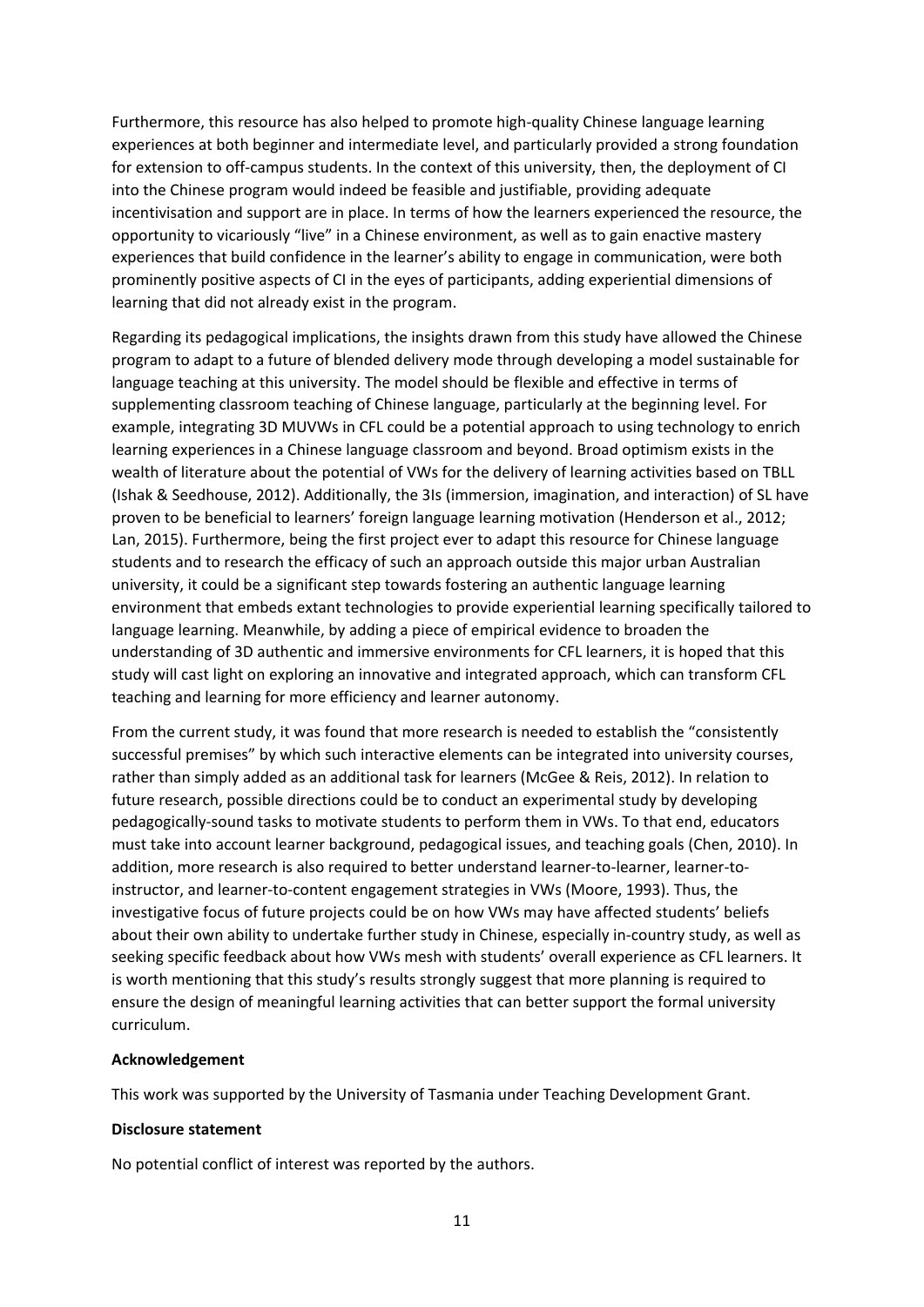#### **Notes on contributors**

Yanjun Wang is a lecturer in Chinese in the School of Humanities at the University of Tasmania in Australia. Her research interest is the integration of innovative and flexible teaching and learning resources to enhance students' learning experiences, particularly focusing on absolute beginners.

Scott Grant is a lecturer in Chinese at the School of Languages, Literatures, Cultures and Linguistics, Faculty of Arts, Monash University in Australia. He is the creator of Chinese Island and the Chinese Island approach to experiential learning of Chinese as a Foreign Language. He has published extensively on language teaching and learning in 3D multiuser virtual worlds.

Matthew Grist is a PhD student in the School of Humanities at the University of Tasmania. He is researching learner self-efficacy beliefs in Second Language Acquisition learners located in an English cultural and linguistic background.

### **ORCID**

Yanjun Wang **b** <https://orcid.org/0000-0003-0159-8828>

Scott Grant **[https://orcid.org/0000-0002-2413-288X](https://protect-au.mimecast.com/s/_2dhCP7yRptzM6wEUzRV5I?domain=orcid.org)** 

Matthew Grist <https://orcid.org/0000-0001-6217-5066>

### **References**

- Austin, M. J., & Rust, D. Z. (2015). Developing an Experiential Learning Program: Milestones and Challenges. *International Journal of Teaching and Learning in Higher Education, 27*(1), 143- 153.
- Blake, R. (2017). Distance Education for Second and Foreign Language Learning. In S. L. Thorne & S. May (Eds.), *Language, Education and Technology* (pp. 157-168). Cham: Springer International Publishing.
- Brannan, J. D., White, A., & Bezanson, J. L. (2008). Simulator effects on cognitive skills and confidence levels. *The Journal of nursing education, 47*(11), 495-500. doi:10.3928/01484834- 20081101-01
- Brown, H. D. (2000). *Principles of language learning and teaching*. New York, NY: Pearson Education.
- Burch, G. F., Giambatista, R., Batchelor, J. H., Burch, J. J., Hoover, J. D., & Heller, N. A. (2019). A Meta-Analysis of the Relationship Between Experiential Learning and Learning Outcomes. *Decision Sciences Journal of Innovative Education, 17*(3), 239-273. doi:10.1111/dsji.12188
- Casanave, C. P. (2004). *Controversies in second language writing: Dilemmas and decisions in research and instruction*. Ann Arbor, MI: University of Michigan Press.
- Chen, D. (2010). Enhancing the learning of Chinese with Second Life. *Journal of Technology and Chinese Language Teaching 1*(1), 14–30.
- Chun, D. M. (1998). Using computer-assisted class discussion to facilitate the acquisition of interactive competence. In J. Swaffar, S. Romano, P. Markley, & K. Arens (Eds.), *Language Learning Online: Theory and Practice in the ESL and L2 computer classroom* (pp. 57–80). Austin: Labyrinth.
- Grant, S., Huang, H., & Pasfield-Neofitou, S. (2013). Language learning in virtual worlds: The role of FLA and technical anxiety. *Journal of Virtual Worlds Research 6*(1), 1-9.
- Group of Eight. (2007). *Languages in crisis: A rescue plan for Australia*. Manuka: Group of Eight Australia.
- Henderson, M., Huang, H., Grant, S., & Henderson, L. (2012). The impact of Chinese language lessons in a virtual world on university students' self-efficacy beliefs. *Australasian Journal of Educational Technology, 28*(3), 400–419. doi:10.14742/ajet.842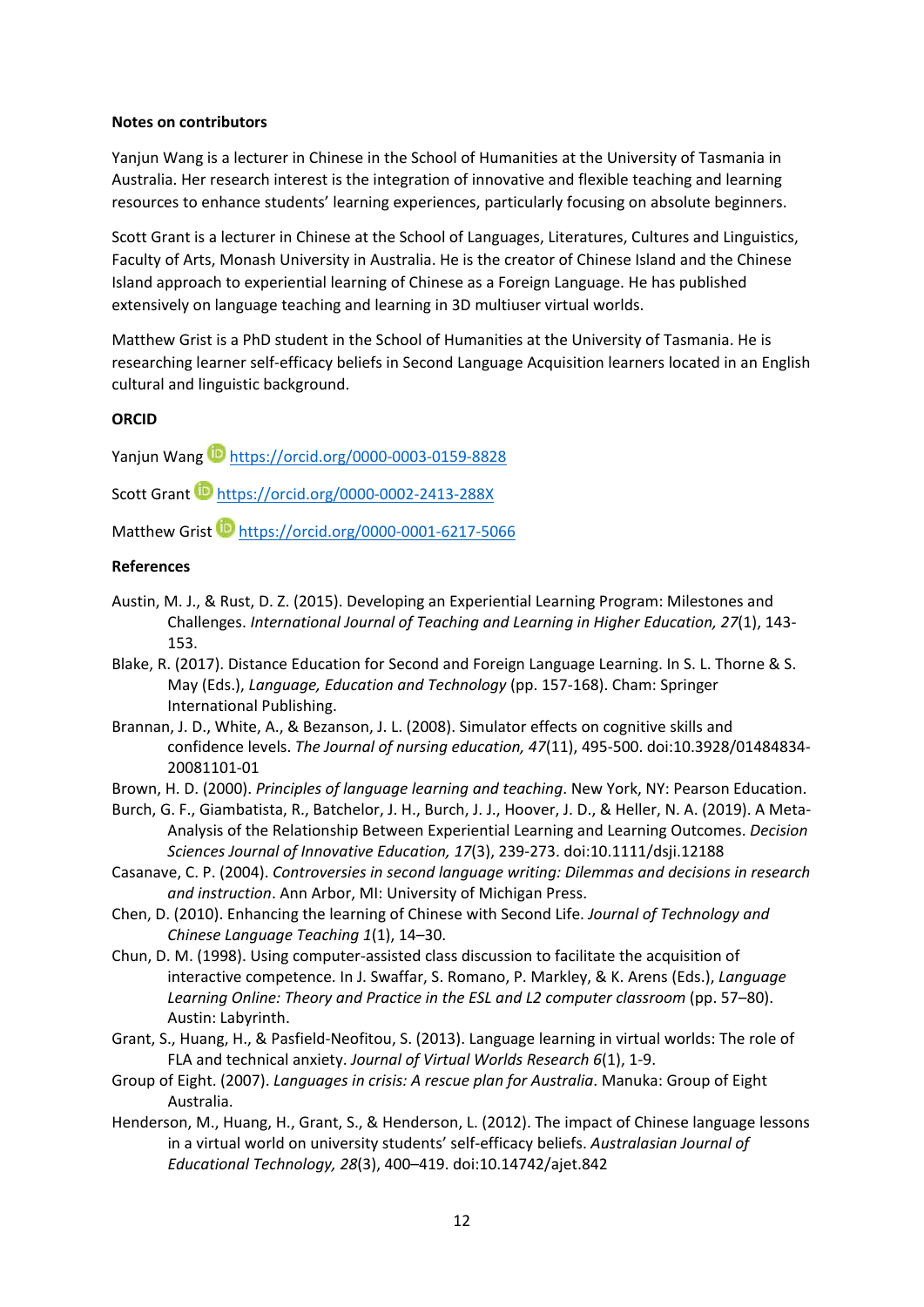- Hymes, D. (1992). The concept of communicative competence revisited. In M. Putz (Ed.), *Thirty years of linguistic evolution: studies in honour of Rene Dirven on the occasion of his sixtieth birthday* (pp. 31-58). Amsterdam: John Benjamins.
- Ishak, N. F., & Seedhouse, P. (2012). *Interactive Digital Kitchen: The impact on language learning*. Paper presented at the EUROCALL, University of Gothenburg, Sweden.
- Jarmon, L., Traphagan, T., Mayrath, M., & Trivedi, A. (2009). Virtual world teaching, experiential learning, and assessment: An interdisciplinary communication course in Second Life. *Computers & Education, 53*(1), 169-182. doi:10.1016/j.compedu.2009.01.010
- Johnson, K. (2008). *An introduction to foreign language learning and teaching* (2nd ed.). Oxford, England: Routledge.
- Knutson, S. (2003). Experiential learning in second-language classrooms. *TESL Canada Journal, 20*(2), 52. doi:10.18806/tesl.v20i2.948
- Kohonen, V. (1992). Experiential language learning: Second language learning as cooperative learner education. In D. Nunan (Ed.), *Collaborative language learning and teaching* (pp. 14–39). Cambridge CUP.
- Kolb, D. (2014). *Experiential learning: Experience as the source of learning and development* (2nd ed.). New York, NY: Pearson Education.
- Lan, Y.-J. (2015). Contextual EFL learning in a 3D virtual environment. *Language Learning & Technology 19*(2), 16–31.
- Lan, Y.-J., & Ling, Y.-T. (2016). Mobile seamless technology enhanced CSL oral communication. *Journal of Educational Technology & Society, 19*, 335–350.
- Machado, L., Klein, A., Freitas, A., Schlemmer, E., & Pedron, C. (2016). The Use of Virtual Worlds for Developing Intercultural Competences. *International Journal of Information and Communication Technology Education (IJICTE), 12*(3), 51-64. doi:10.4018/IJICTE.2016070105
- McGee, P., & Reis, A. (2012). Blended course design: A synthesis of best practices. *Journal of Asynchronous Learning Networks, 16*, 7–22.
- Moloney, R., & Xu, H. L. (2016). *Exploring innovative pedagogy in the teaching and learning of Chinese as a foreign language.* Singapore: Springer.
- Moore, K. J. (1993). Three types of interaction. In K. Harry, M. John, & D. Keegan (Eds.), *Distance education theory* (pp. 19–24). New York, NY: Routledge.
- Moreno-López, I., Ramos-Sellman, A., Miranda-Aldaco, C., & Gomis Quinto, M. T. (2017). Transforming Ways of Enhancing Foreign Language Acquisition in the Spanish Classroom: Experiential Learning Approaches. *Foreign Language Annals, 50*(2), 398-409. doi:10.1111/flan.12267
- Navarre, A. (2019). *Technology-enhanced teaching and learning of Chinese as a foreign language*. New York, NY: Routledge.
- Orton, J. (2010). *The current state of Chinese language education in Australian schools*. Carlton, Vic: Education Services Australia
- Orton, J., & Scrimgeour, A. (2019). *Teaching Chinese as a second language: The way of the learner*. New York and London: Routledge.
- Pasfield-Neofitou, S., Grant, S., & Huang, H. (2016). Task-based Chinese as a foreign language (CFL) in Second Life for beginner learners and educators. In R. Moloney & H. L. Xu (Eds.), *Exploring innovative pedagogy in the teaching and learning of Chinese as a foreign language* (pp. 213– 233). Singapore Springer.
- Reinders, H. (2010). Towards a classroom pedagogy for learner autonomy: A framework of independent language learning skills. *Australian Journal of Teacher Education (Online), 35*(5), 40-55. doi:10.14221/ajte.2010v35n5.4
- Rubesch, T., & McNeil, M. (2010). Online versus face-to-face: Motivating and demotivating factors in an EAP writing course. *The JALT CALL Journal, 6*(3), 235–250. doi:10.29140/jaltcall.v6n3.103
- Scarino, A., & Liddicoat, A. J. (2009). *Teaching and learning languages: A guide*. Carlton South, Australia: Curriculum Corporation.